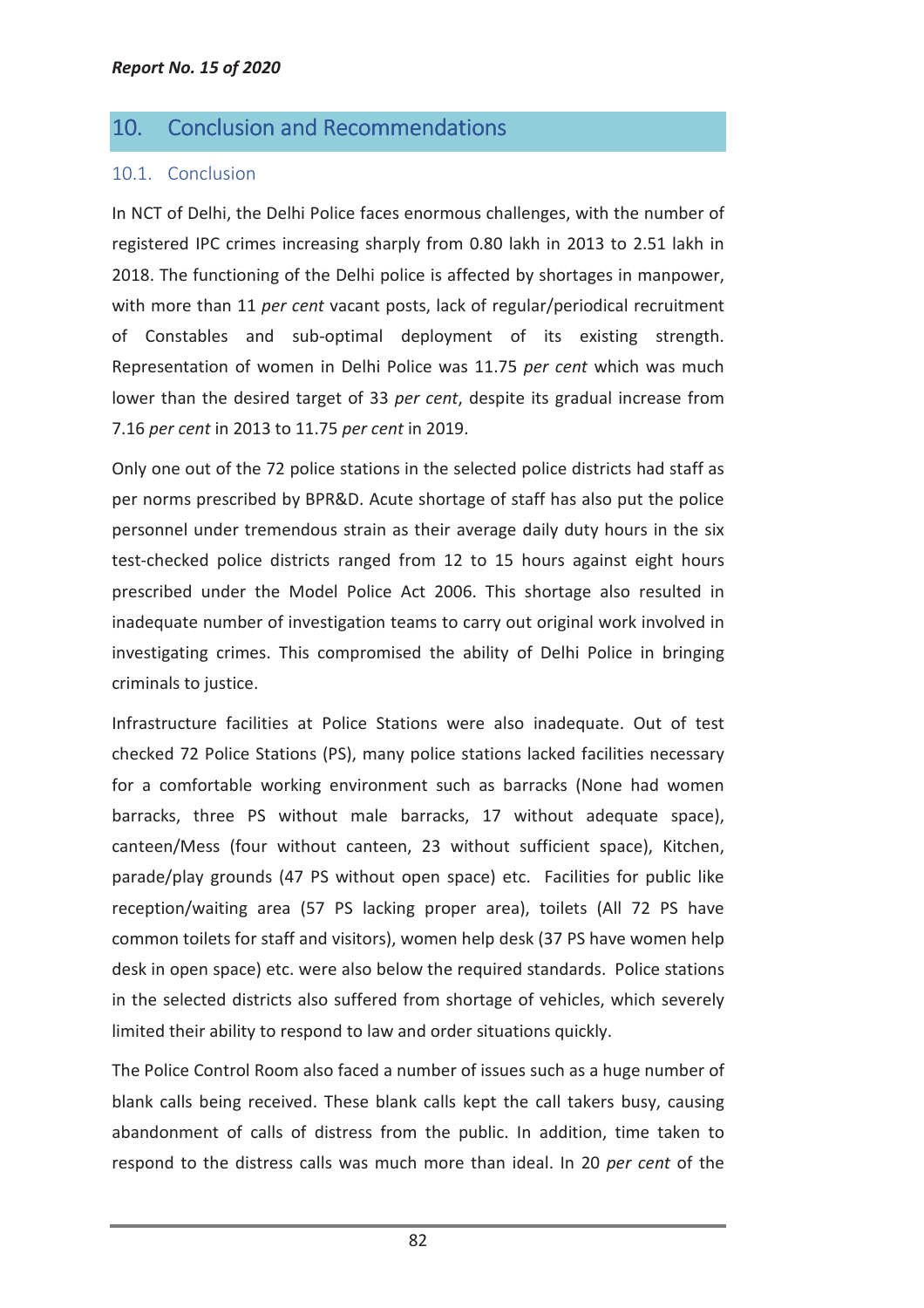test-checked cases, the PCR Van took over 30 minutes to reach the scene of incident. MPVs were operating with only 4,141 police personnel against a requirement of 6,171 and 55 *per cent* of the MPVs were operating without a gunman as of December 2018.

The communication system of the Delhi Police was mainly reliant on the 20-year-old APCO system, which has been giving deteriorating performance since it completed its normal life span of 10 years in 2009. Moreover, adequate replacement sets had not been procured for the police personnel and hence the number of functional wireless sets available kept decreasing even though the requirement increased over the years.

During April 2018-March 2019, the percentage of functional CCTV cameras ranged between 55 to 68 *per cent* out of a total of 3870 cameras. During the same period, the percentage of cameras which could be monitored at the Integrated Command, Control, Coordination and Communication Centre (C4i) ranged from 22 to 48 *per cent* only. Surveillance feed from the remaining cameras was not available either due to faulty cameras or network related issues.

The Special Cell was functioning with less than the desired personnel, vehicles, equipment or training. Besides the shortage of four wheelers and two wheelers, the number of bullet proof jackets available were far less than the personnel on operational/active duty.

As of July 2019, Delhi Police was using a completely online version of CCTNS at 100 *per cent* of the locations, but none of the police stations had completed the validation of the migrated legacy data. The 'Safe and Secure Delhi' project failed which resulted in avoidable loss of grants amounting to  $\bar{z}$ 40 crore.

In comparison with the personal safety applications of Bengaluru Police, Haryana Police and Mumbai Police, 'Himmat' App of Delhi Police had a smaller number of installs and actionable calls, more cluttered user interface, and much higher expenditure on publicity. In addition, six web-applications of Delhi Police were not secure as the communication was not secured using the HTTPS protocol. Also, there were inadequate data validation checks while filling online forms for registering FIR. The IT Cell of the Delhi Police requires trained and skilled personnel to address the growing need of information technology for effective functioning. Moreover, a dedicated IT policy to handle issues like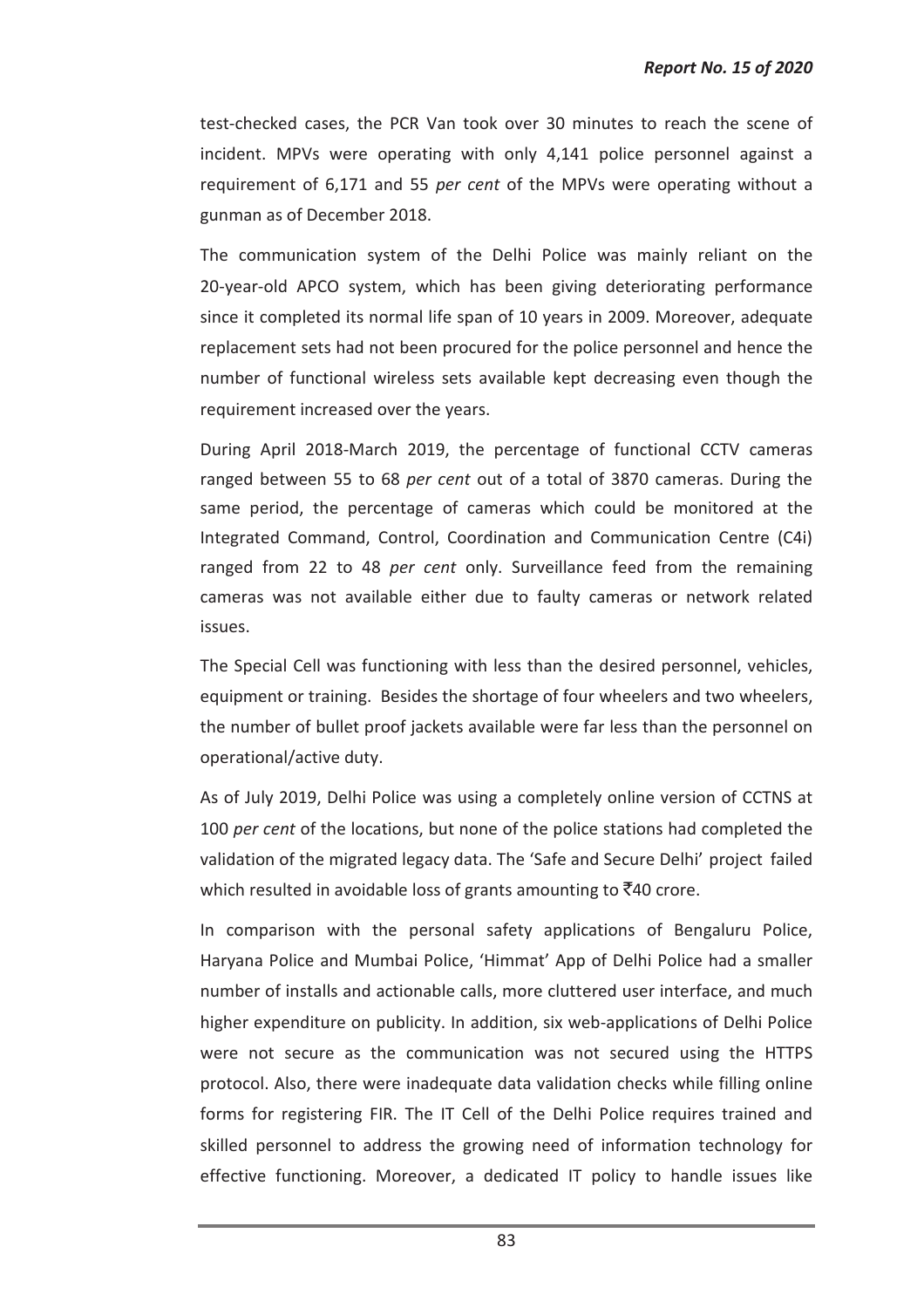framing of guidelines, granting centralized approval, and deciding technical specifications is essential to meet the desired pace of growth in information technology required for the Delhi Police.

Addressing the above issues would be a big step in mitigating the shortages/ shortcomings, which would enable the Delhi Police to live up to its full potential.

## 10.2. Recommendations

- − Delhi Police should periodically assess the vacancies arising out of retirements/promotions envisaged in next two to three years. The system should be modelled towards regular, preferably annual recruitments against vacancies arising due to retirements, promotions and sanctions received from MHA, to avoid critical shortfalls and inadequate training facilities if too many personnel are recruited at same time.
- − Police Stations, the basic and cutting-edge unit of policing, were reeling with 35 *per cent* shortages while District Headquarters have surplus staff. Delhi Police and MHA should closely examine deployment of the force other than at police stations and rationalize deployment to reduce the shortages at Police Stations. Similarly, deployment of vehicle needs to be rationalised.
- Delhi Police should assess the conditions in the functional spaces in the police stations and plan for their upgradation in time-bound manner to meet BPR&D norms.
- − IVRS has aided in filtering out the enormous number of Blank calls however, it automatically disconnects the call unless caller appropriate response is given. This may be counter-productive in cases of serious emergencies. The Delhi Police should consider situation prevailing internationally. The intentional blank callers be penalised to avert them from misuse of system.
- − Delhi Police should ensure that the vehicles marked for MPV fleets are utilised solely for the laid down purpose and not used by officers, PCR line, etc., which are not involved in responding to the distress calls on day-to-day basis. Further, these MPVs should be adequately manned and equipped as well.
- − Delhi Police may consider outsourcing the call receiving jobs at Police Control Room to a private operator with due regulations in place. This would relieve